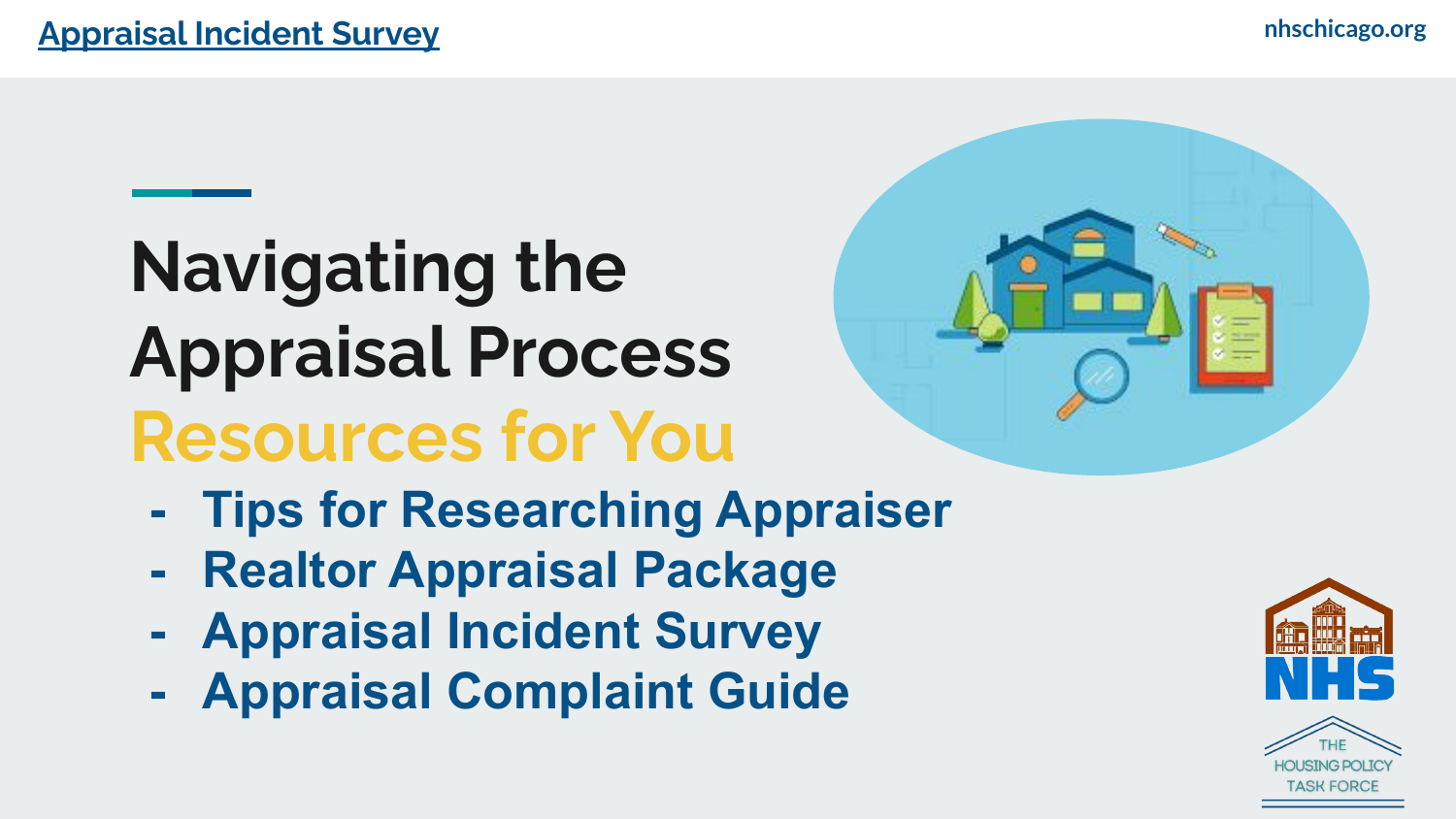## **Recognizing Appraisal Bias**

Many Black and Brown families across the South and West side of Chicago have experienced appraisal bias and discrimination resulting in significant devaluation of homes and neighborhoods.

When a home is improperly undervalued, **that hurts you, the homeowner, and the surrounding neighborhood**

**If you have suffered discrimination, please fill out this survey so we can better understand your situation and help you seek relief:** 

#### **[Appraisal Incident Survey](https://www.chicagorehab.org/advocacy/appraisal-equity-campaign)**

#### **BLACK VOICES**

### **Home Appraisal** Discrimination Puts a Dent in **Black Wealth**

### **Black Homeowners Face** Discrimination in Appraisals

Companies that value homes for sale or refinancing are bound by law not to discriminate. Black homeowners say it happens anyway

#### [WTTW](https://news.wttw.com/2021/10/16/home-appraisal-discrimination-puts-dent-black-wealth) [NYTIMES](https://www.nytimes.com/2020/08/25/realestate/blacks-minorities-appraisals-discrimination.html)

Black And Latino Homeowners Are About Twice As Likely As Whites To Get Low Appraisals

September 23, 2021 - 6:00 AM ET

#### JOE HERNANDEZ



#### [NPR NEWS](https://www.npr.org/2021/09/23/1039771981/black-latino-homeownership-real-estate-wealth-disparities-appraisals-undervalue)

#### Black homeowner had a white friend stand in for third appraisal. Her home value doubled.

Alexandria Burris Indianapolis Star ished 5:53 a.m. ET May 13, 2021 | Updated 1:17 p.m. ET Nov. 26, 2021

 $\blacksquare$ 



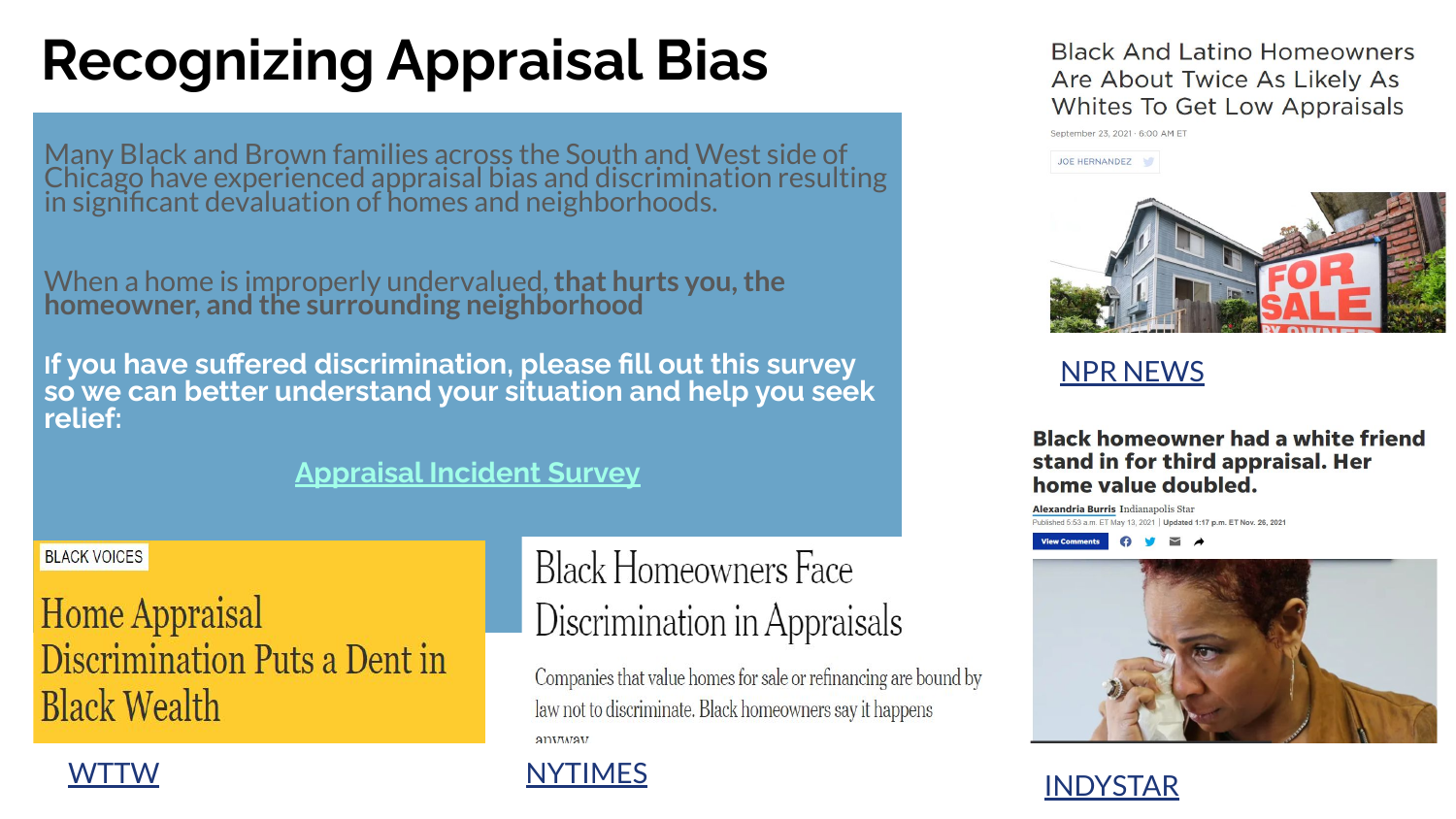**nhschicago.org**

## **Definitions**

**Appraiser: An appraiser is a person licensed by the state after completing licensing coursework and internship hours**

**AMC: Appraisal Management Company is an entity through which mortgage lenders order residential real estate valuation services**

**Comparables: Also known as "comps", is a real estate appraisal term referring to properties with characteristics that are similar to a subject property whose value is being sought.**

**Multiple listing services: database that can only be accessed by real estate professionals to find comparable properties.** 

**Reconsideration of value: also known as a ROV, is the process in which you file an appraisal value dispute which can lead to getting a 2nd opinion on your home. The Reconsideration of Value comes into play when an appraiser's opinion of value is not agreed upon by the parties involved in the transaction**

**Comparative market analysis: a tool that real estate agents use to estimate the value of a specific property by evaluating similar ones that have recently sold in the area. This is different from an appraisal that can only be completed by an appraiser** 



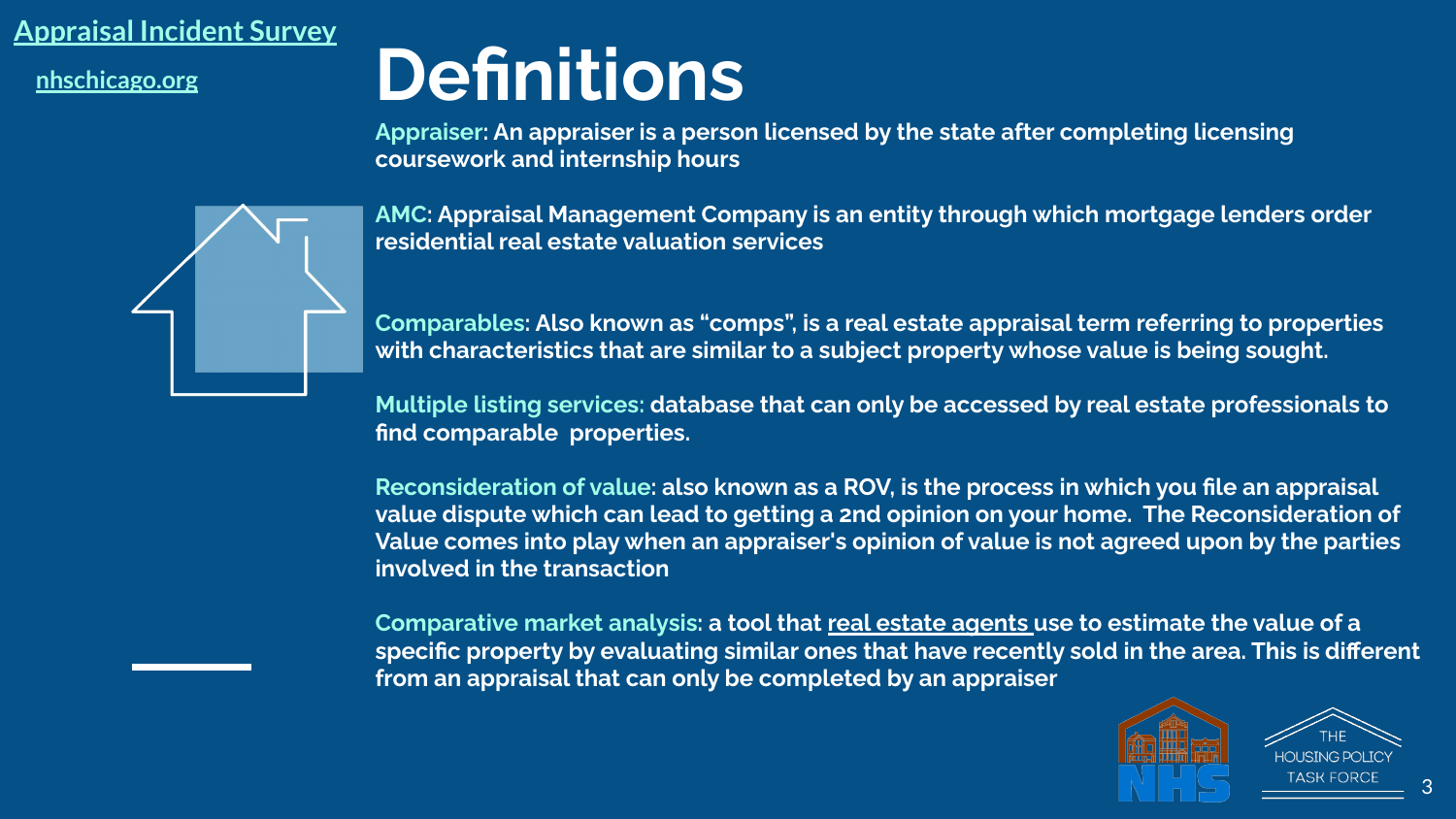**nhschicago.org**

### **What is an Appraisal?**

**An appraisal determines the value of a home and is performed by a licensed appraiser.**

**Appraisals are critical to ensure homebuyers:** 

- **1. Pay a fair, reasonable price for their home**
- **2. Receive the full value their home is worth**
- **3. Can access all the equity in their home**



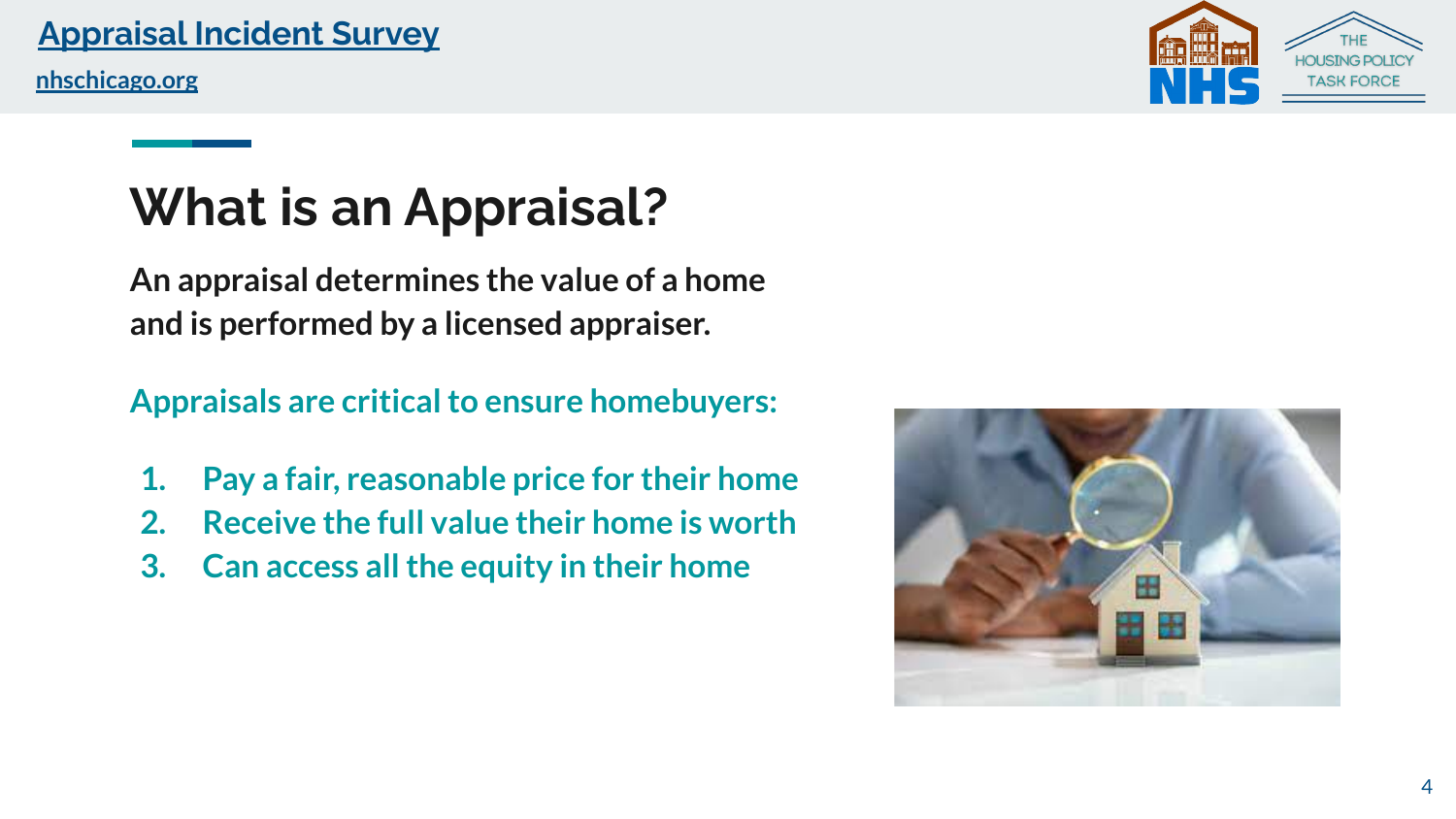

### **Tell Us Your Story**

**If you or someone you know has had issues with their valuation or suffered outright discriminaiton, fill out this survey so we can better understand your situation and help you seek relief:** 

#### **[Appraisal Incident Survey](https://www.chicagorehab.org/advocacy/appraisal-equity-campaign)**

**We can help help you:**

- **● File an official complaint**
- **● Speak with your lender**
- **● Get a second opinion**

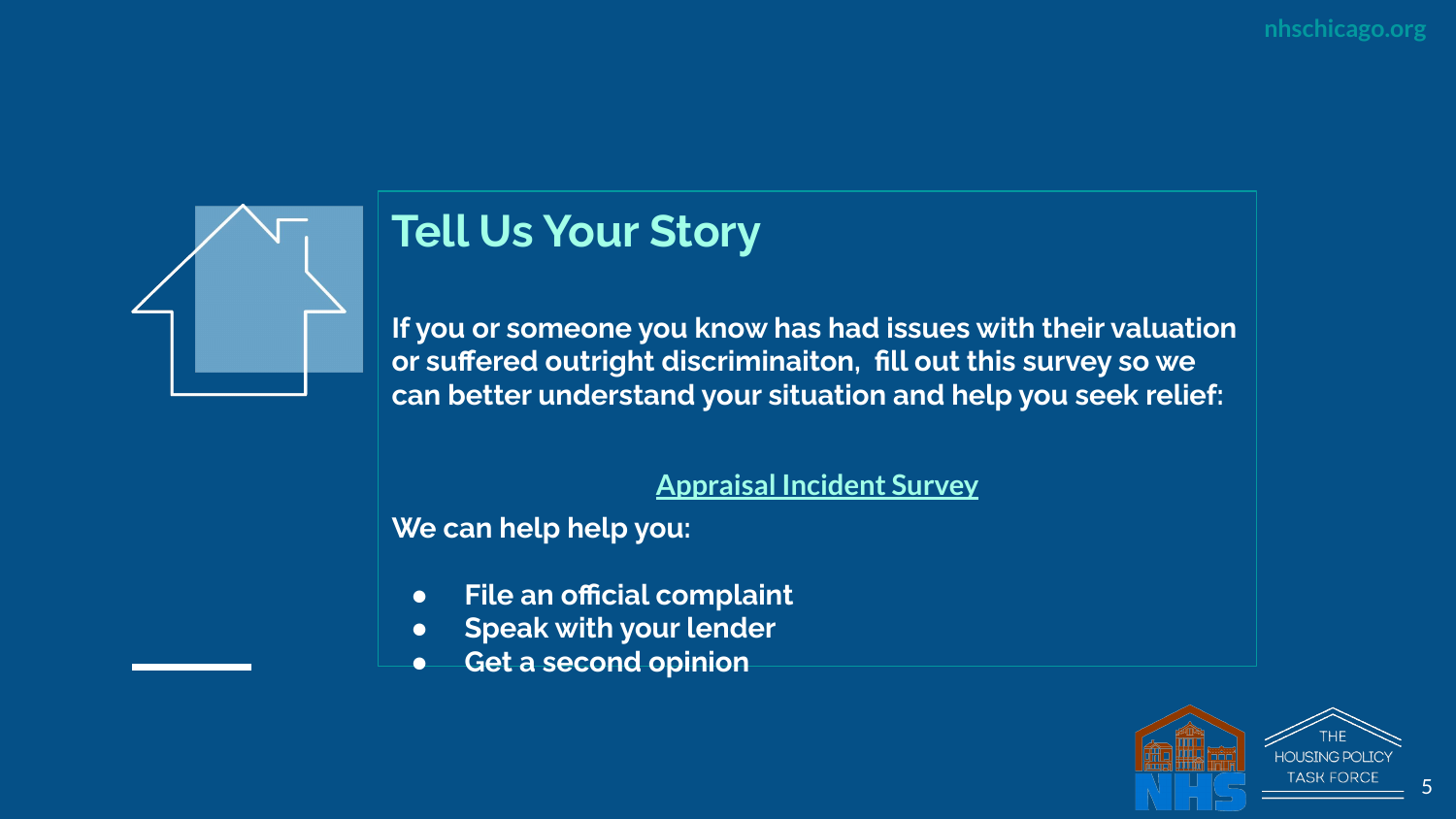

# **Preparing for the Appraisal**

- **- Realtor Appraisal Package**
- **- Researching your Appraiser**

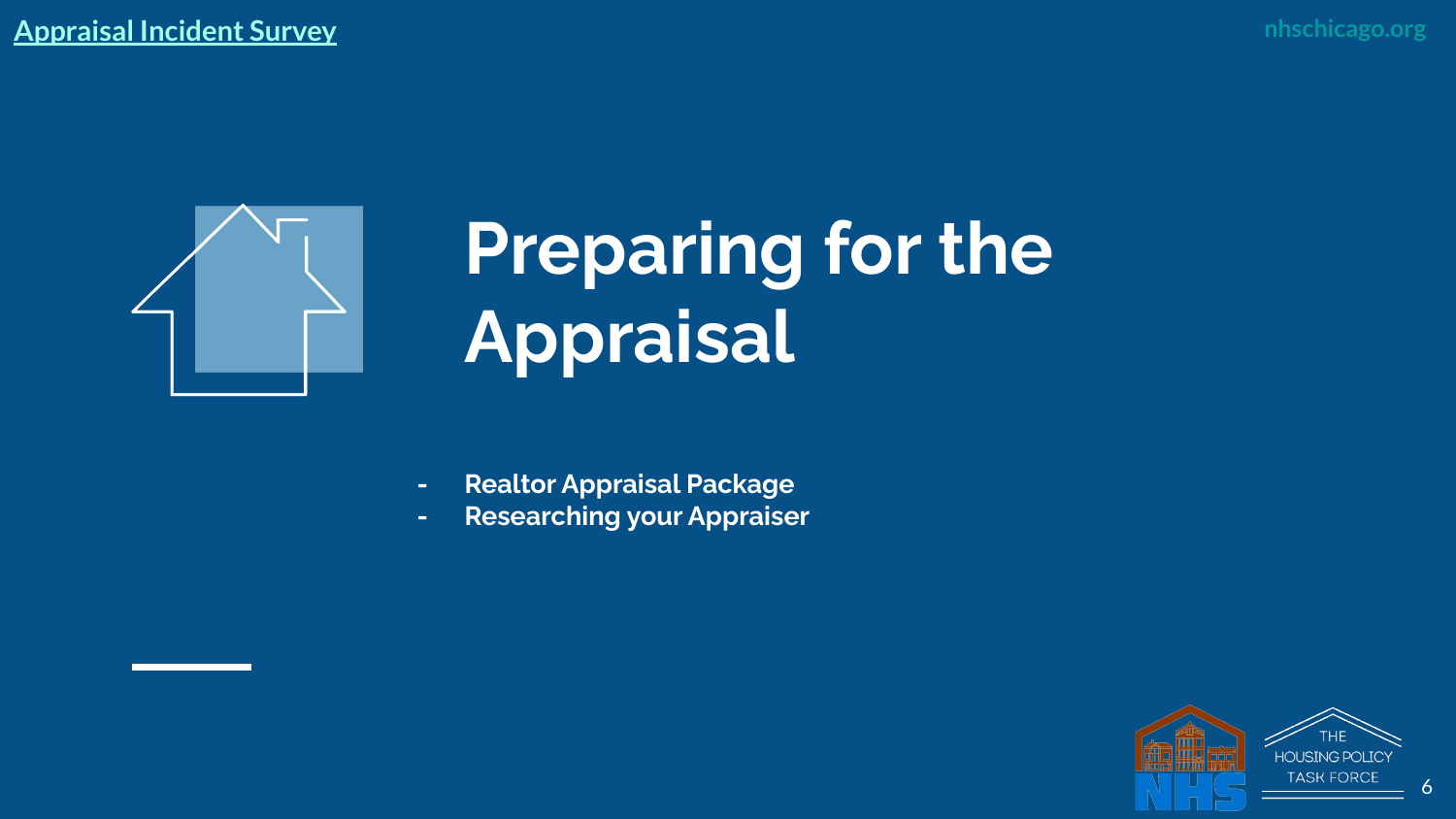**nhschicago.org**

## **Appraisal Package**

**Realtors can help clients put together an ["Appraisal Package"](https://www.illinoisrealtors.org/wp-content/uploads/2021/07/8.5x11_IllinoisRealtors_SampleAppraisersPackage_2021-1.pdf)**

This package contains the following for your appraiser to consider:

- Property info
- Listing info
- An offer list if you have received multiple offers on your property
- Condition and room count
- Comparable properties list or comparative market analysis
- Neighborhood market report.
- Property upgrades and recent receipts of improvements



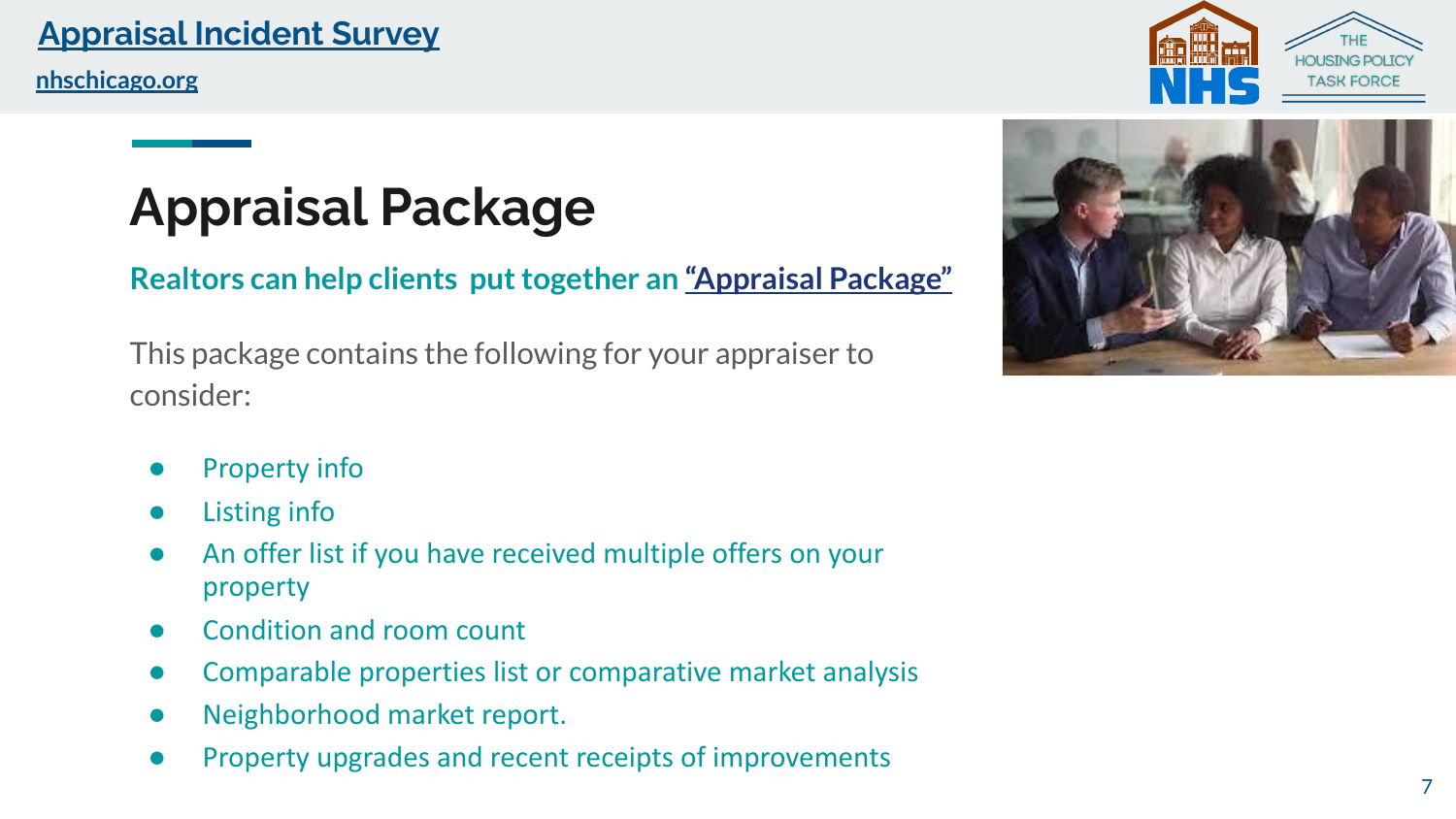**nhschicago.org**



### **Research the Appraiser**



If an appraiser's office isn't local, that can be an indicator that they will not know how to assess the property accurately

| <b>Questions for Lender</b> |  |
|-----------------------------|--|
|                             |  |
|                             |  |

**"What is the name of my appraiser"**

- **"How much field experience does this appraiser have in my neighborhood?"**
- **"What is the physical address of this appraiser's office?"**

**"What AMC does this appraiser work for?"** 

**"What is your full contact information? Name, office address, email and telephone"**

**Questions for Appraiser** 

**"How long have you been appraising in my local market?"**

**"What is the travel distance from your office to my neighborhood of (state census neighborhood name)"**

**"How familiar are you with the driving forces that affect sales prices from a buyer's perspective in my neighborhood of (state neighborhood name) for my property type of (state your property type)? What are some of those driving forces?"**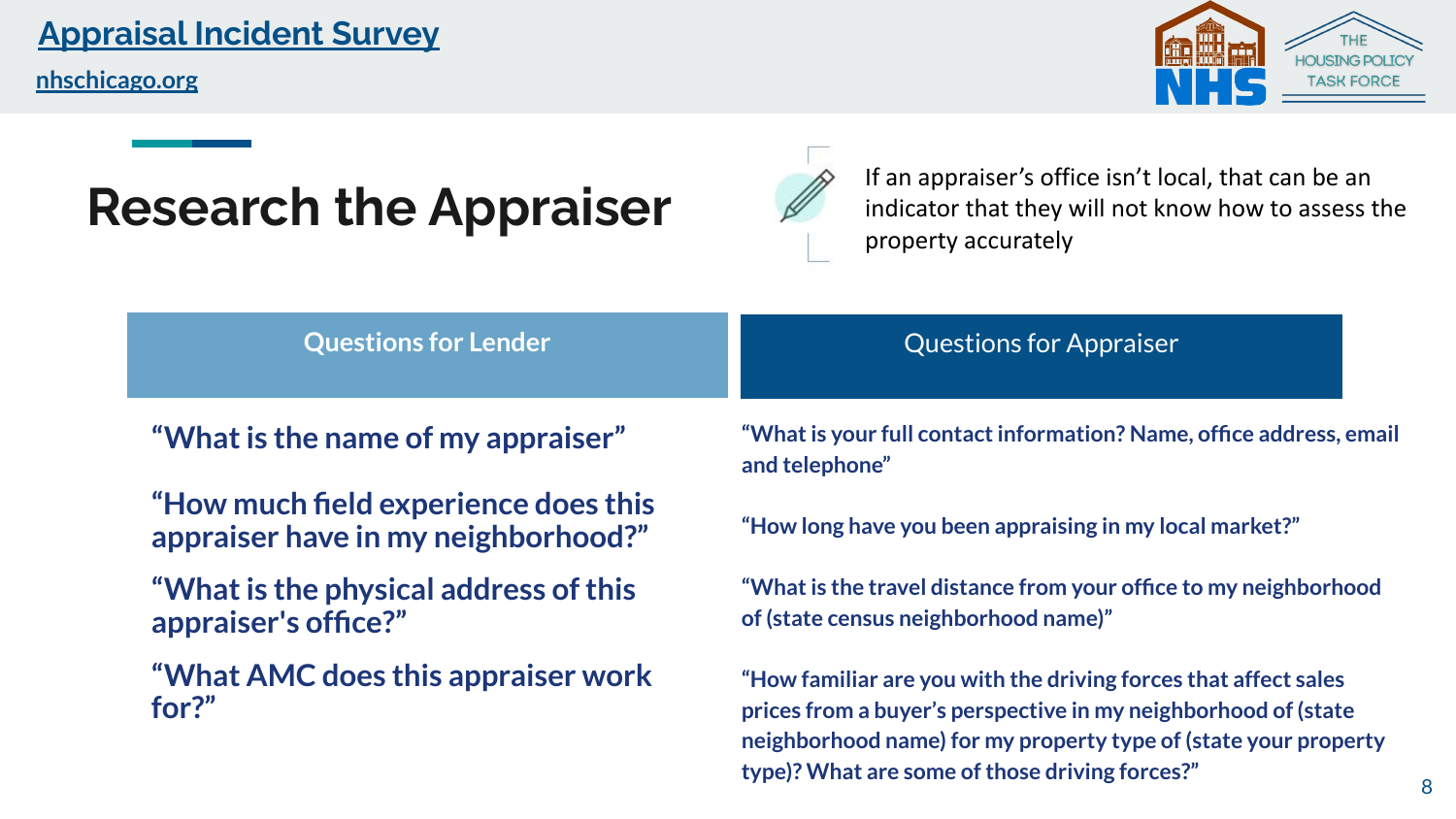**nhschicago.org**

### **Research the Appraiser**

### **Tools for Research**

- **[IDFPR directory](https://online-dfpr.micropact.com/lookup/licenselookup.aspx): Type in first and last name of** appraiser to find credentials, status, years active, or if appraiser has been discipling or has an infraction
- Google your appraiser for reviews



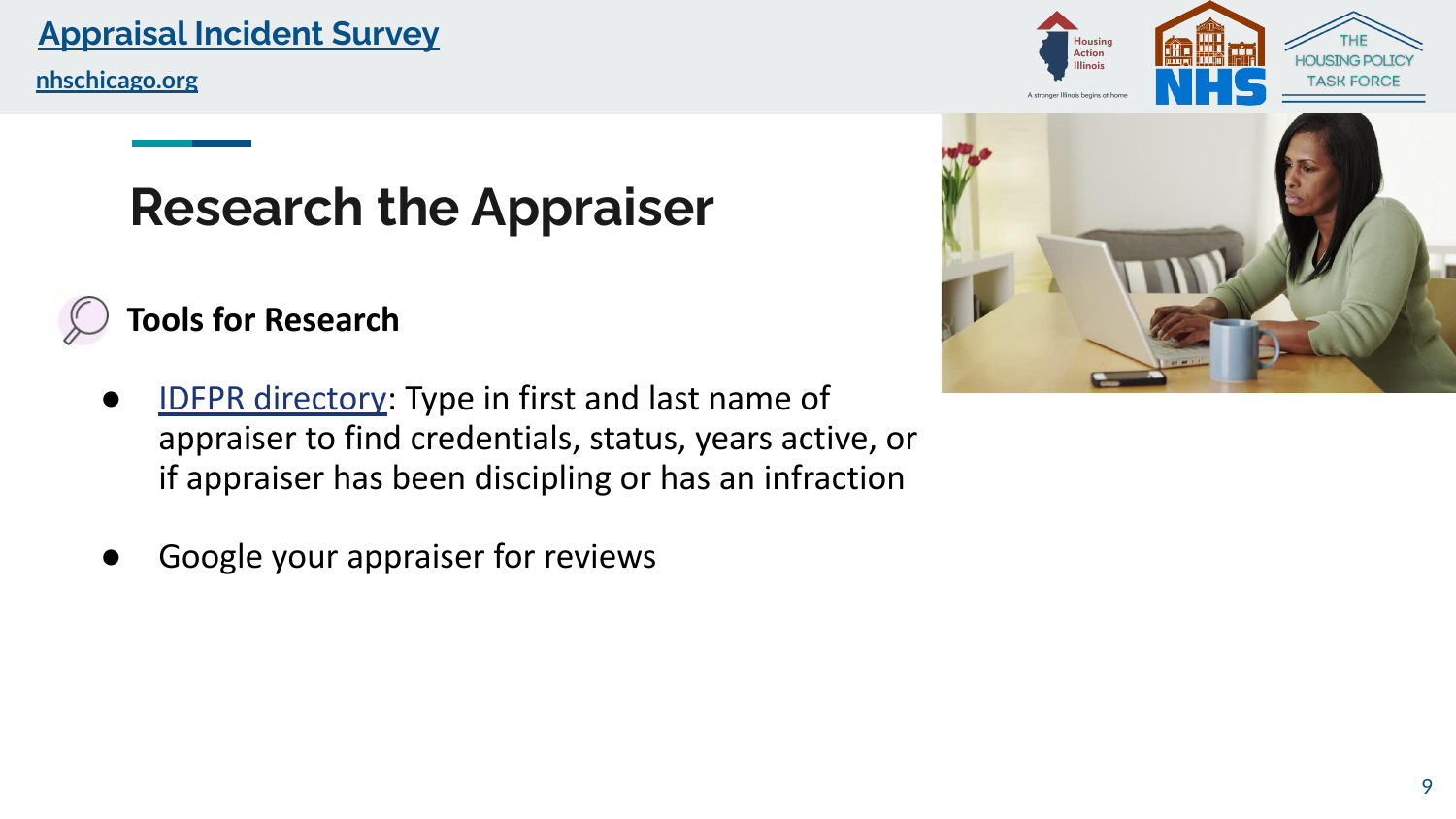

# **"I need to file a complaint. Who do I go to?"**

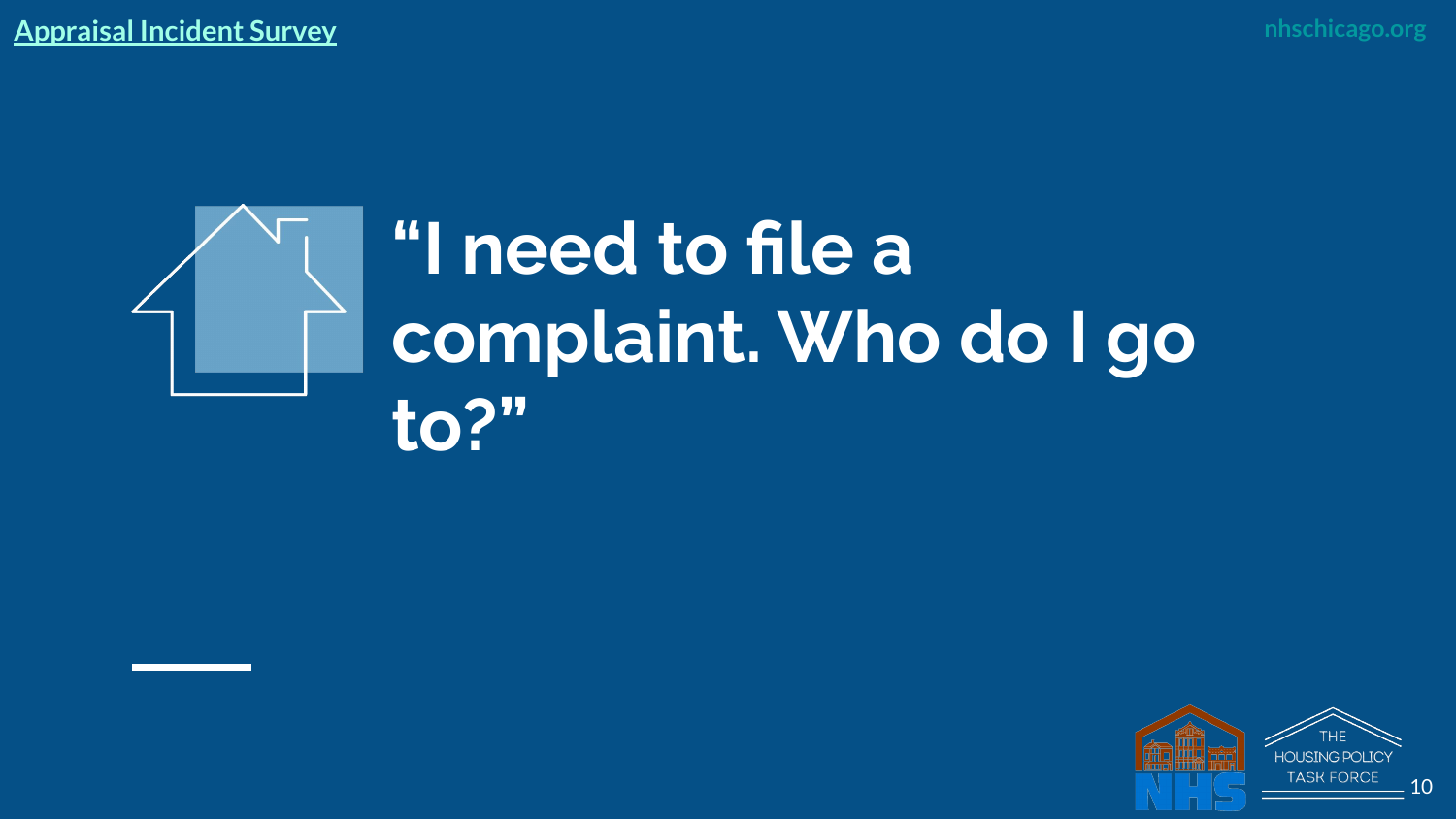### **Agencies to File a Complaint to**

**Problem**

Appraiser not performing job correctly

Outright discrimination

Discrimination but no evidence

I'm not sure

I need to be referred

**Who to File with** 

Illinois Department of Financial and Professional Regulation (IDFPR)

Illinois Attorney General

HUD's Office of Fair Housing

Illinois Department of Human Rights (IDHR)

Fill out the NHS Appraisal Survey

Appraisal Complaint Hotline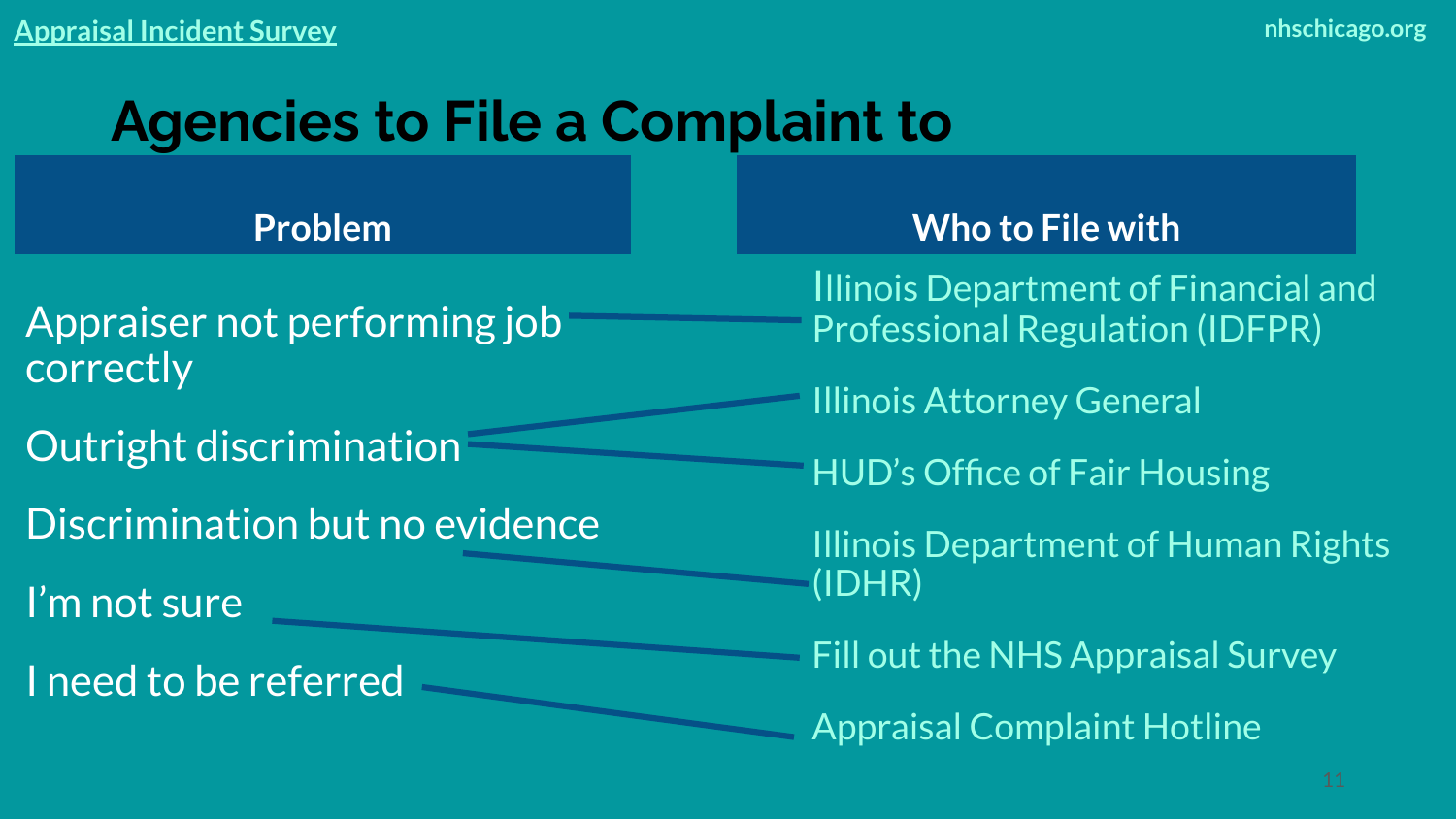## **Illinois Department of Financial and Professional Regulation (IDFPR)**

**Who**: If you feel your appraiser is not performing their job correctly **What:** IDFPR is the regulatory agency for appraisers and grants licenses, they can help look for a pattern of malpractice with a specific appraiser.

**Where: You can [submit a complaint here](https://www.idfpr.com/realestate/Forms/AMCComplaint.pdf) [through IDFPR](https://www.idfpr.com/realestate/Forms/AMCComplaint.pdf)**

**You can use IDFPR to researc[h appraisal](https://www.idfpr.com/DRE/APPDISP/REAPPDIS.asp) [disciplinary actions](https://www.idfpr.com/DRE/APPDISP/REAPPDIS.asp)**



Note: IDFPR cannot provide legal advice or act as an attorney, provide a refund, or award damages.

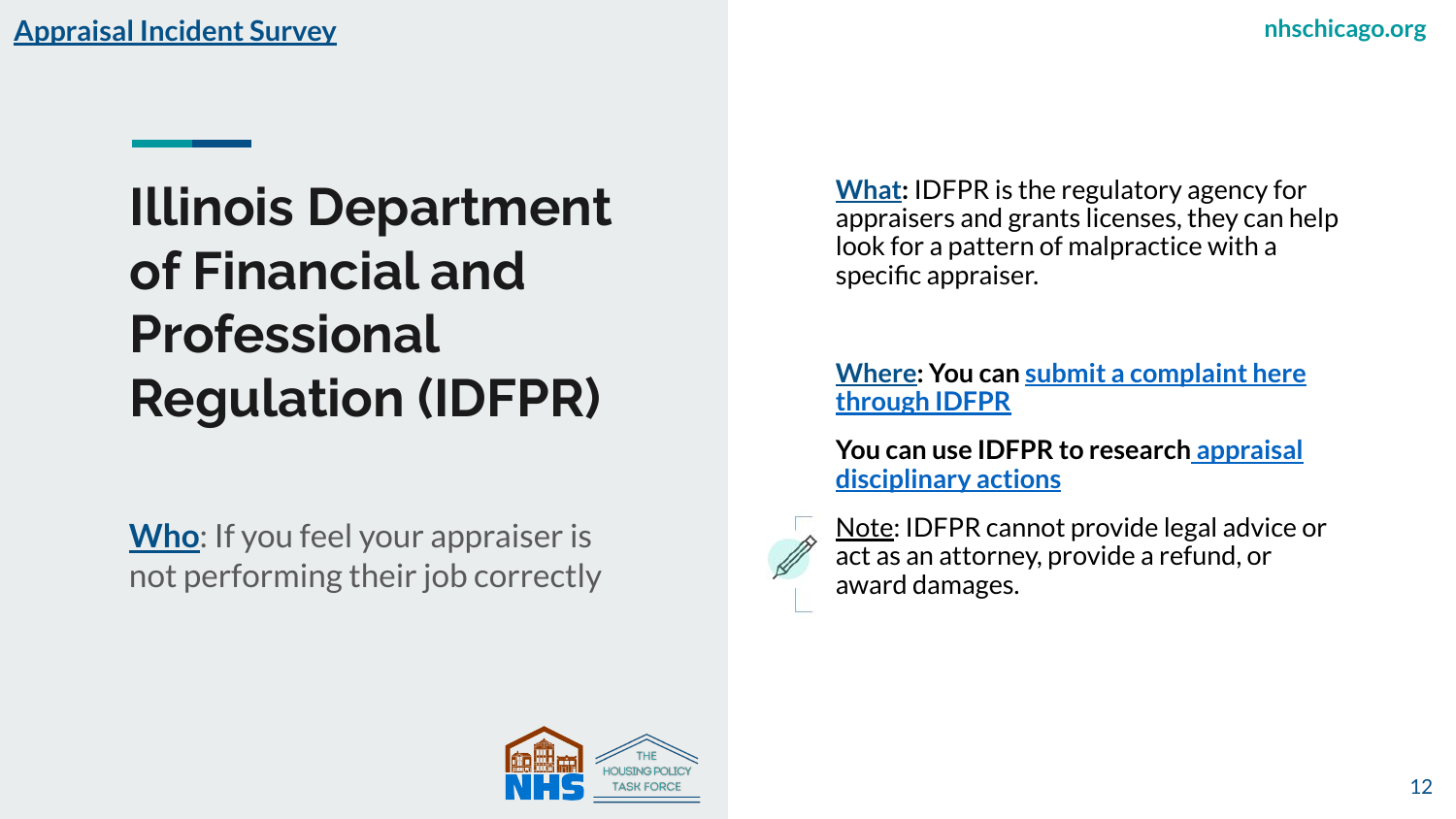### **Illinois Attorney General**

**Who**: If you have suffered outright discrimination

**What:** The Consumer Protection Division of the Illinois Attorney General helps people who have been victimized by fraud, deception, or suffer discrimination. They can take action against an AMC or a lender

**Where: You can [file a consumer complaint](https://www.illinoisattorneygeneral.gov/consumers/filecomplaint.html) through the Illinois Attorney General office online, mail, or in person.** 



Note: Their attorneys cannot represent you in a lawsuit but can help you resolve the dispute by sending your complaint to the appropriate party.

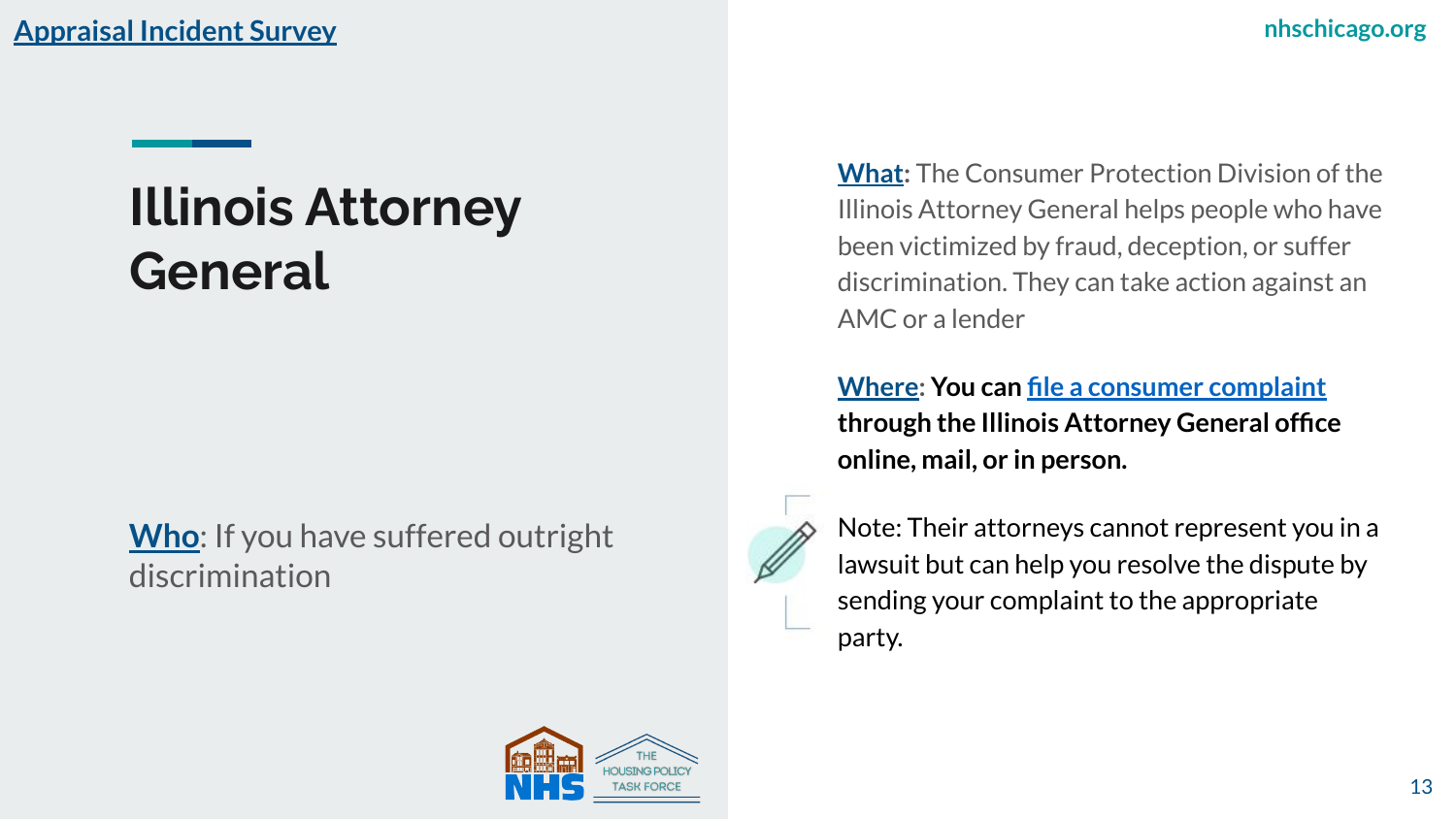## **HUD's Office of Fair Housing**

**Who**: If you have suffered outright discrimination

**What**: The Fair Housing office will investigate your complaint at no cost

**Where**: If you have experienced discrimination, you can file a [fair housing](https://www.hud.gov/program_offices/fair_housing_equal_opp/online-complaint) [complaint](https://www.hud.gov/program_offices/fair_housing_equal_opp/online-complaint) directly to HUD or hire an attorney to file a complaint and represent you



**If you suspect discrimination, you have 1 year from the date of the alleged discrimination to file a fair housing complaint with HUD.**

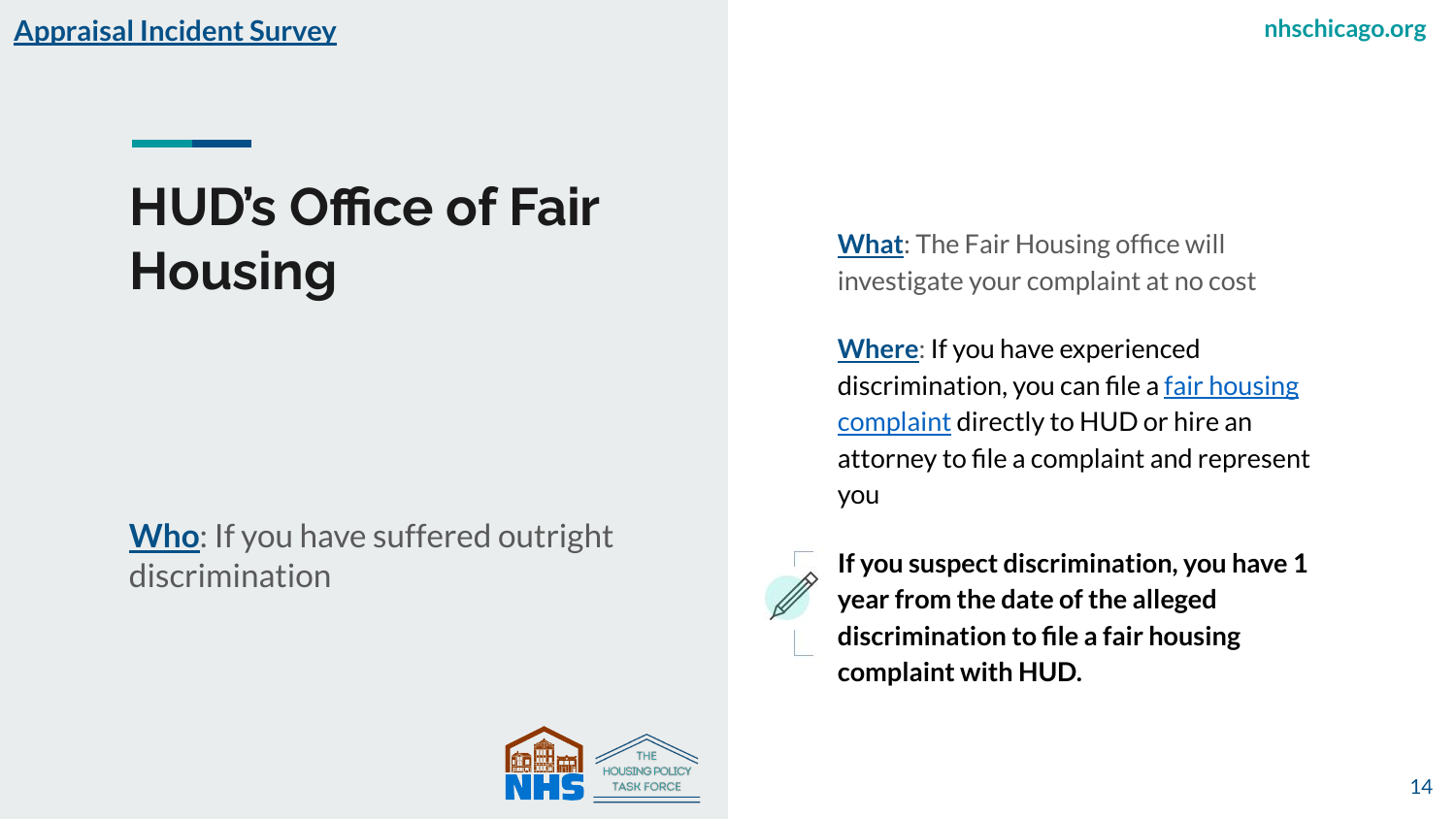## **Illinois Department of Human Rights (IDHR)**

**Who**: If you feel you have a low valuation that had to do with your race or background but you do not have evidence

**What**:The Illinois Department of Human Rights is the enforces the Illinois Human Rights Act, which prohibits discrimination in real etstate

#### **Where**: [File a complaint with IDHR](https://www2.illinois.gov/dhr/FilingaCharge/Pages/FAQ_Section_VI.aspx)



Note: If you are not sure whether your concern is covered, call their housing inquiry line: 312-814-6229 or [email](mailto:IDHR.FairHousing@illinois.gov)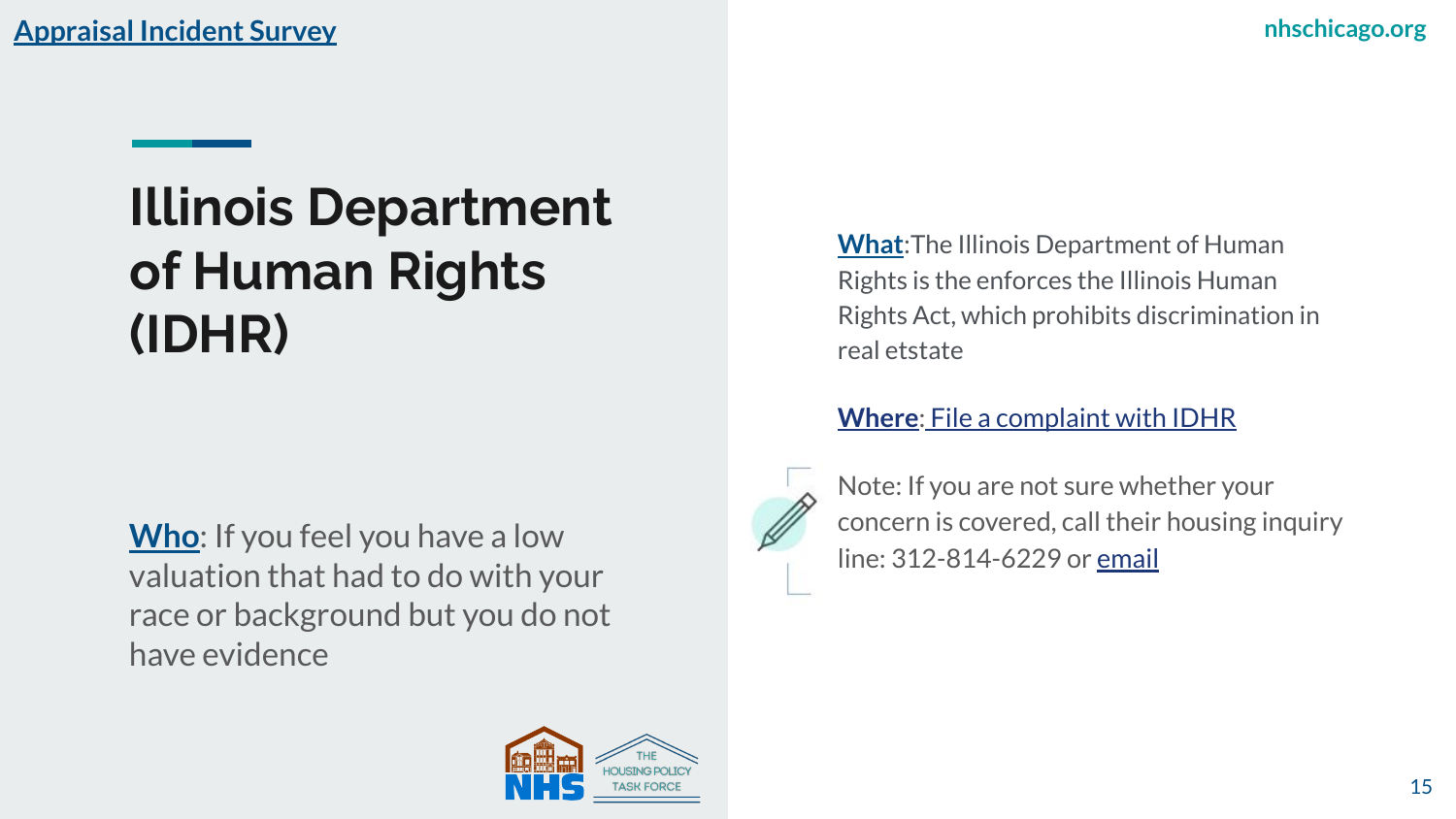**[Appraisal Incident Survey](https://www.chicagorehab.org/advocacy/appraisal-equity-campaign) nhschicago.org** 

### **Appraisal Complaint National Hotline**

**Who**: If you would like to be referred to another agency

**What**: The appraisal hotline created by the Appraisal Foundation is an information **resource** to help people determine the appropriate agency to file your complaint if your appraiser is not performing their job

#### **Where: Fill out a form [online](https://refermyappraisalcomplaint.asc.gov/default.aspx) or call the hotline 877-739-0096**



Note: They do not initiate or handle complaints but can refer you to the appropriate authority. We encourage you to fill out the NHS [appraisal incident survey](https://www.chicagorehab.org/advocacy/appraisal-equity-campaign) to talk to someone about your situation